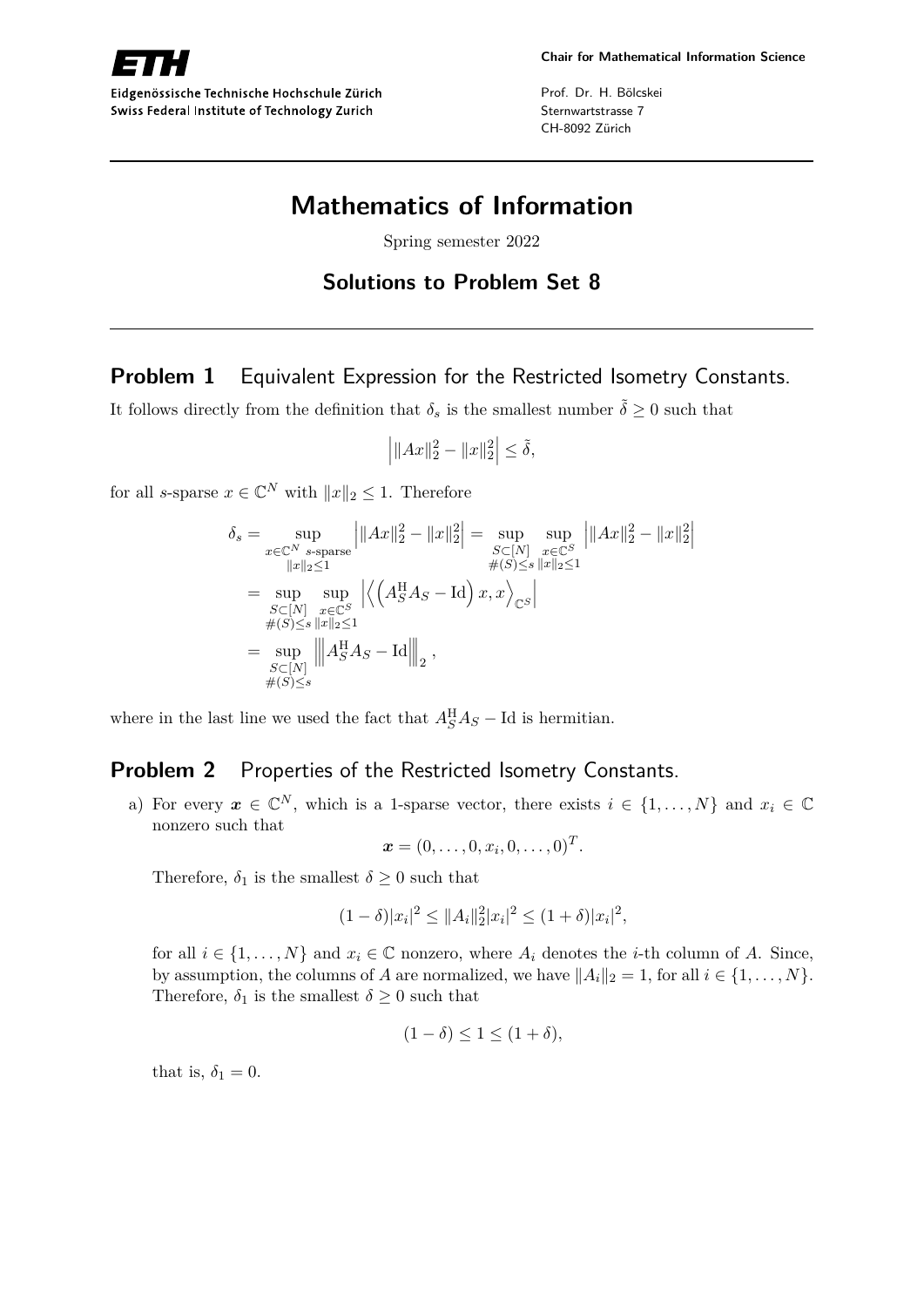b) We know from Problem 1, that the resticted isometry constant  $\delta_2$  can be equivalently expressed as

$$
\delta_2 = \sup_{\substack{i,j \in \{1,\ldots,N\} \\ i \neq j}} \left\| A_{\{i,j\}}^{\mathrm{H}} A_{\{i,j\}} - \mathrm{Id} \right\|_2,
$$

where  $A_{\{i,j\}}$  is the matrix obtained by retaining only the columns *i* and *j* of *A*. A little computation shows that

$$
A_{\{i,j\}}^{\mathrm{H}} A_{\{i,j\}} - \mathrm{Id} = \begin{pmatrix} \|A_i\|_2^2 & \langle A_j, A_i \rangle \\ \langle A_i, A_j \rangle & \|A_j\|_2 \end{pmatrix} - \begin{pmatrix} 1 & 0 \\ 0 & 1 \end{pmatrix}.
$$

Using that the columns of *A* are normalized yields

$$
A_{\{i,j\}}^{\rm H} A_{\{i,j\}} - \text{Id} = \begin{pmatrix} 0 & \langle A_j, A_i \rangle \\ \langle A_i, A_j \rangle & 0 \end{pmatrix},
$$

which is a matrix with eigenvalues  $\pm |\langle A_i, A_j \rangle|$ . Therefore, the operator norm of this matrix being equal to its largest eigenvalue, we get

$$
\delta_2 = \max_{\substack{i,j \in \{1,\dots,N\} \\ i \neq j}} |\langle A_i, A_j \rangle|,
$$

which, by definition, is the coherence of the matrix *A*.

c) As supp $(u) \cap \text{supp}(v) = \emptyset$ , we must have  $\langle u, v \rangle = 0$ . Let us now define the support set  $S \coloneqq \text{supp}(u) \cup \text{supp}(v)$ , which has cardinality  $\#S = 2s$ . We thus have

$$
|\langle Au, Av \rangle| = |\langle A_S u, A_S v \rangle|
$$
  
= 
$$
|\langle A_S^{\text{H}} A_S u, v \rangle - \langle u, v \rangle|
$$
  
= 
$$
|\langle (A_S^{\text{H}} A_S - \text{Id}) u, v \rangle|.
$$

Now using consecutively Cauchy-Schwarz and the definition of the operator norm gives

$$
|\langle Au, Av \rangle| \le ||(A_S^{\text{H}} A_S - \text{Id}) u||_2 ||v||_2 \le ||A_S^{\text{H}} A_S - \text{Id}||_2 ||u||_2 ||v||_2,
$$

which, using the result of Problem 1, yields the desired result

$$
|\langle Au, Av \rangle| \leq \delta_{2s} ||u||_2 ||v||_2.
$$

## **Problem 3** Restricted Orthogonality (Exam 2020/2021, Problem 1).

a) It follows directly from the definition of  $\theta_{s,t}$  that  $\theta_{s,t}$  is the smallest number  $\theta \geq 0$  such that

$$
\left| \frac{|\langle Au, Av \rangle|}{\|u\|_2 \|v\|_2} \right| \le \tilde{\theta},
$$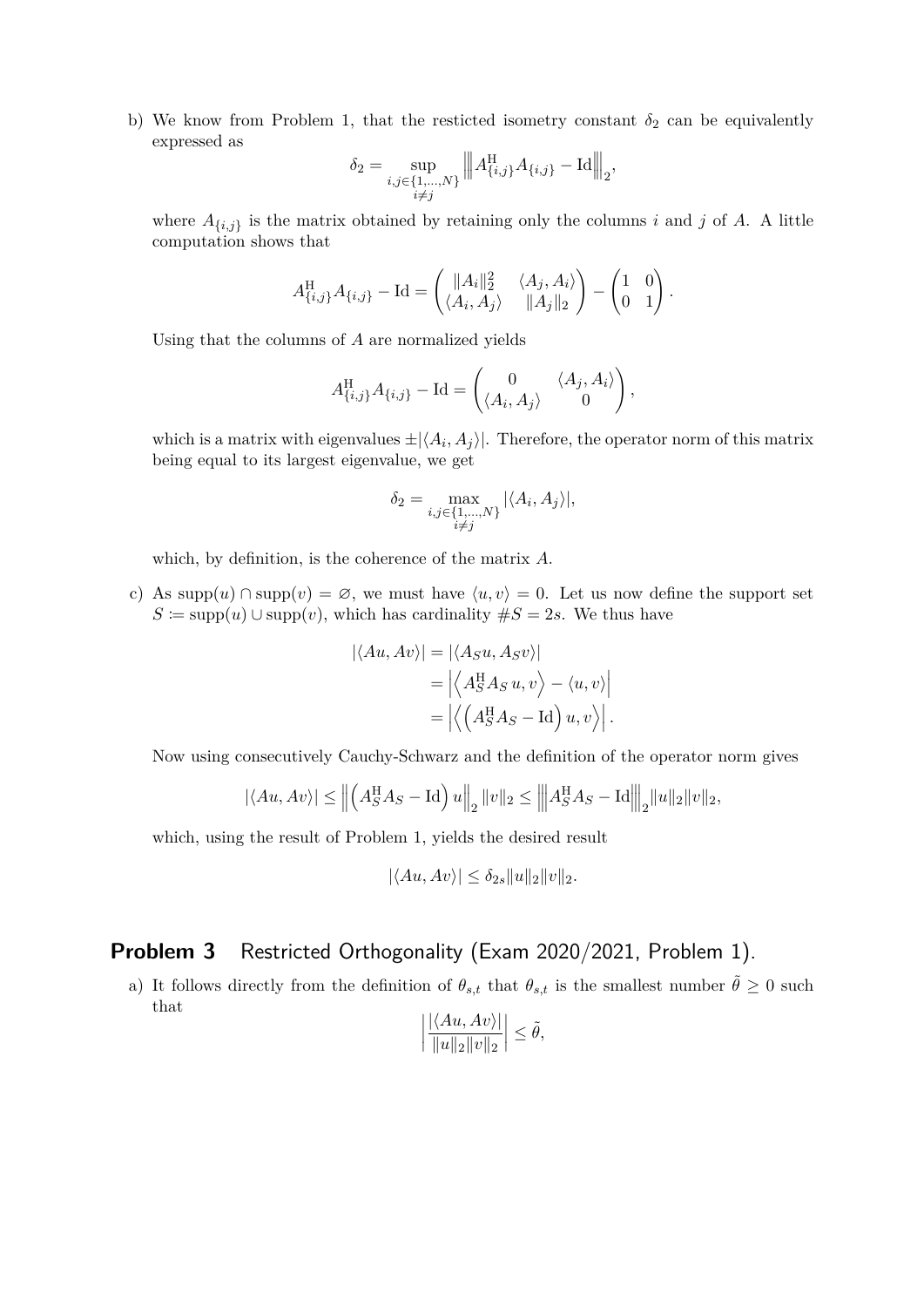for all disjointly supported *s*-sparse and *t*-sparse vectors  $u \in \mathbb{C}^N \setminus \{0\}$  and  $v \in \mathbb{C}^N \setminus \{0\}$ , respectively. Therefore,

$$
\theta_{s,t} = \max_{u,v \in \mathbb{C}^N \text{ disjointly } s,t\text{-sparse}, |\langle Au, Av \rangle|
$$
  
\n
$$
\|u\|_{2} = \|v\|_{2} = 1
$$
  
\n
$$
= \max_{S,T \subset \{1,\ldots,N\}, S \cap T = \emptyset, u \in \mathbb{C}^{|S|}, v \in \mathbb{C}^{|T|}, |\langle Au, Av \rangle|
$$
  
\n
$$
= \max_{S,T \subset \{1,\ldots,N\}, S \cap T = \emptyset, u \in \mathbb{C}^{|S|}, v \in \mathbb{C}^{|T|}, |\langle A_{S}u, Av \rangle|
$$
  
\n
$$
= \max_{|S| \le s, |T| \le t} \max_{\|u\|_{2} = \|v\|_{2} = 1} |\langle A_{S}u, Av \rangle|
$$
  
\n
$$
= \max_{S,T \subset \{1,\ldots,N\}, S \cap T = \emptyset, u \in \mathbb{C}^{|S|}, v \in \mathbb{C}^{|T|}, |\langle (A_{T}^{H} A_{S})u, v \rangle|, |\langle S| \le s, |T| \le t \quad \|u\|_{2} = \|v\|_{2} = 1} |\langle (A_{T}^{H} A_{S})u, v \rangle|.
$$
  
\n(1)

Note that for every  $S, T \subset \{1, ..., N\}$  with  $S \cap T = \emptyset, |S| \le s, |T| \le t$  and  $u \in \mathbb{C}^{|S|}, v \in \mathbb{C}^{|T|}$ with  $||u||_2 = ||v||_2 = 1$ , the Cauchy–Schwarz inequality yields

$$
|\langle (A_T^H A_S)u, v \rangle| \le ||(A_T^H A_S)u||_2 ||v||_2 = ||(A_T^H A_S)u||_2.
$$

On the other hand,  $A_T^H A_S \in \mathbb{C}^{|T| \times |S|}$  and hence  $(A_T^H A_S)u \in \mathbb{C}^{|T|}$ . Therefore, if  $(A_T^H A_S)u \neq$  $0, v = (A_T^H A_S)u/\|A_T^H A_S u\|_2$  satisfies  $v \in \mathbb{C}^{|T|}$  with  $||v||_2 = 1$ , and we get

$$
\begin{aligned} |\langle (A_T^H A_S)u, v \rangle| &= |\langle (A_T^H A_S)u, (A_T^H A_S)u / \|(A_T^H A_S)u\|_2 \rangle| \\ &= \frac{\|(A_T^H A_S)u\|_2^2}{\|(A_T^H A_S)u\|_2} = \|(A_T^H A_S)u\|_2. \end{aligned}
$$

Hence,

$$
\max_{\substack{u \in \mathbb{C}^{|S|}, v \in \mathbb{C}^{|T|}, \\ \|u\|_2 = \|v\|_2 = 1}} |\langle (A^H_T A_S)u, v \rangle| = \max_{\substack{u \in \mathbb{C}^{|S|}, \\ \|u\|_2 = 1}} \| (A^H_T A_S)u \|_2 = \max_{\substack{u \in \mathbb{C}^{|S|}, \\ \|u\|_2 \le 1}} \| (A^H_T A_S)u \|_2.
$$

Combining this with (1), we obtain

$$
\theta_{s,t} = \max_{S,T \subset \{1,\ldots,N\}, S \cap T = \emptyset, u \in \mathbb{C}^{|S|}} \max_{u \in \mathbb{C}^{|S|}} \|(A_T^H A_S)u\|_2
$$
  
\n
$$
= \max_{S,T \subset \{1,\ldots,N\}, S \cap T = \emptyset, \atop |S| \le s, |T| \le t} \|A_T^H A_S\|_2.
$$

b) Let  $u, v \in \mathbb{C}^N$  be disjointly supported *s*-sparse and *t*-sparse vectors, respectively, let  $S :=$  $\text{supp}(u) \cup \text{supp}(v)$ , and let  $u_S, v_S \in \mathbb{C}^{|S|}$  be the restrictions of  $u, v \in \mathbb{C}^N$  to *S*. Since *u* and *v* have disjoint supports, we have  $\langle u_s, v_s \rangle = 0$  and hence

$$
|\langle Au, Av \rangle| = |\langle Asus, Asvs \rangle - \langle u_S, v_S \rangle| = |\langle (A_S^H A_S - I_{|S|})u_S, v_S \rangle|.
$$

Applying the Cauchy–Schwarz inequality and the relation

$$
||u_S||_2||A_S^H A_S - I_{|S|}||_2 = ||u_S||_2 \max_{\substack{x \in \mathbb{C}^{|S|}, \\ ||x||_2 \le 1}} ||(A_S^H A_S - I_{|S|})x||_2 \ge ||(A_S^H A_S - I_{|S|})u_S||_2,
$$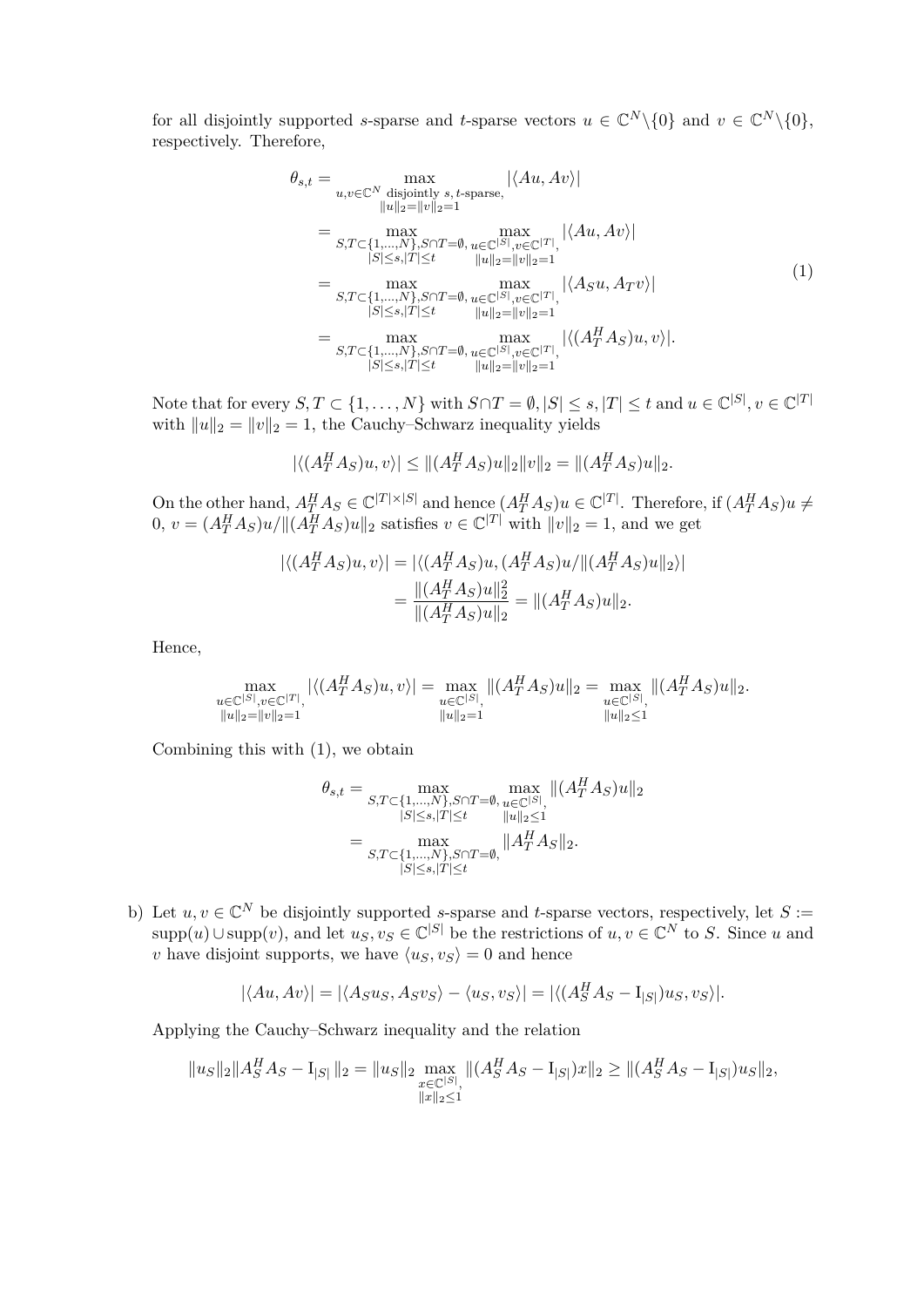we get

$$
|\langle Au, Av \rangle| \le ||(A_S^H A_S - I_{|S|})u_S||_2 ||v_S||_2 \le ||A_S^H A_S - I_{|S|}||_2 ||u_S||_2 ||v_S||_2.
$$

Based on the lemma in the problem statement and using  $||u_S||_2 = ||u||_2$ ,  $||v_S||_2 = ||v||_2$ , this allows us to conclude that

$$
|\langle Au, Av \rangle| \leq \delta_{s+t} ||u||_2 ||v||_2,
$$

which, in turn, proves

$$
\theta_{s,t} \le \delta_{s+t}.
$$

c) i) Note that each  $j \in T$  belongs to exactly *s* sets  $S_i$ , so that

$$
u = \frac{1}{s} \sum_{i=1}^{t} u_{S_i}
$$
 and  $||u||_2^2 = \frac{1}{s} \sum_{i=1}^{t} ||u_{S_i}||_2^2$ .

ii) Using c)i) and the triangle inequality, we get

$$
|\langle Au, Av \rangle| \leq \frac{1}{s} \sum_{i=1}^{t} |\langle Au_{S_i}, Av \rangle| \leq \frac{1}{s} \sum_{i=1}^{t} \theta_{s,r} ||u_{S_i}||_2 ||v||_2
$$
  
=  $\theta_{s,r} \frac{1}{s} \left( \sum_{i=1}^{t} ||u_{S_i}||_2 \right) ||v||_2,$  (2)

where in the second inequality we used that  $u_{S_i}$  and  $v$  are disjointly supported *s*sparse and *r*-sparse vectors, respectively. Moreover, note that the Cauchy-Schwarz inequality yields

$$
\left(\sum_{i=1}^t \|u_{S_i}\|_2\right)^2 \le \left(\sum_{i=1}^t \|u_{S_i}\|_2^2\right) \left(\sum_{i=1}^t 1\right) = t \left(\sum_{i=1}^t \|u_{S_i}\|_2^2\right).
$$

This together with  $(2)$  and subproblem  $(c)(i)$  yields

$$
|\langle Au, Av \rangle| \le \theta_{s,r} \frac{\sqrt{t}}{s} \left( \sum_{i=1}^t ||u_{S_i}||_2^2 \right)^{1/2} ||v||_2
$$
  
=  $\theta_{s,r} \sqrt{\frac{t}{s}} ||u||_2 ||v||_2$ .

**Problem 4** Johnson-Lindenstrauss with sub-Gaussian Matrices. Let  $a_j^T$  be the *j*-th row of *A*, and set  $X_j \coloneqq$ √ *k*  $\frac{\sqrt{k}}{\|u\|}$ *a*<sup>*T*</sup><sub>*u*</sub>. Note that

$$
\boldsymbol{a}_j^T\boldsymbol{u}=\sum_{i=1}^n \boldsymbol{a}_{i,j}\boldsymbol{u}_i
$$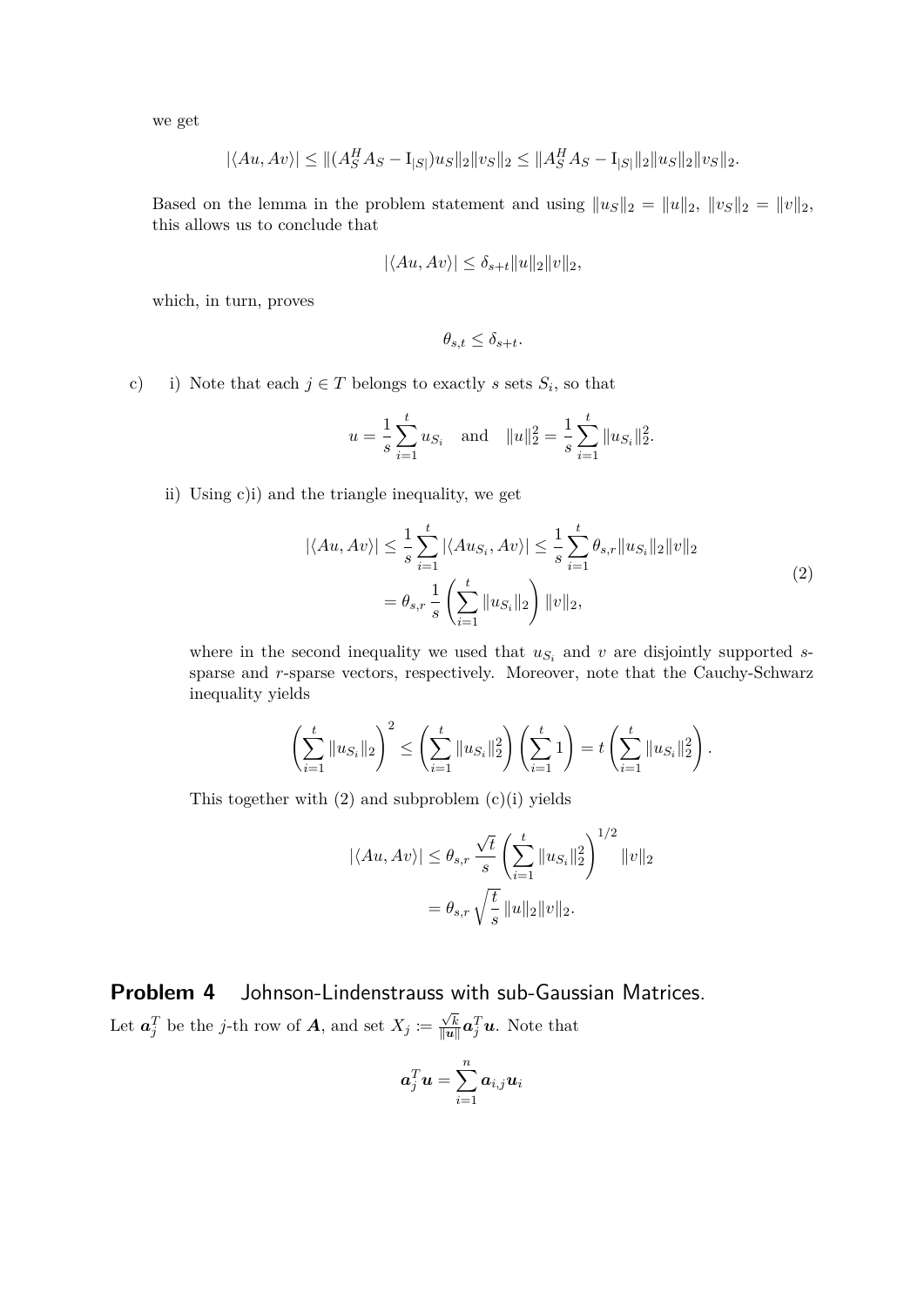is a linear combination of independent sub-Gaussian random variables. We first prove that it implies that  $X_j$  is a sub-Gaussian random variable with parameter 1. Using the definition of a sub-Gaussian random variable, together with the independence of the  ${a_{i,j}}_{1 \leq i \leq n}$ , we have

$$
\mathbb{E}\left[e^{\lambda X_j}\right] = \mathbb{E}\left[e^{\lambda \sum_{i=1}^n \frac{\sqrt{k}}{\|u\|} a_{i,j} u_i}\right]
$$

$$
= \prod_{i=1}^n \mathbb{E}\left[e^{\frac{\lambda \sqrt{k} u_i}{\|u\|} a_{i,j}}\right]
$$

$$
\leq \prod_{i=1}^n e^{\frac{\lambda^2 k u_i^2}{2\|u\|^2} \frac{1}{k}}
$$

$$
= e^{\frac{\lambda^2}{2}},
$$

for all  $\lambda \in \mathbb{R}$ . Therefore,  $X_j$  is indeed a sub-Gaussian random variable with parameter 1. Now, taking  $\lambda \in (0, 1/2)$ , and applying Markov's inequality, we obtain

$$
\mathbb{P}\left[\|\mathbf{A}\mathbf{u}\|^2 \ge (1+\epsilon) \|\mathbf{u}\|^2\right] = \mathbb{P}\left[\sum_{i=1}^k X_i^2 \ge (1+\epsilon)k\right]
$$

$$
= \mathbb{P}\left[e^{\lambda \sum_{i=1}^k X_i^2} \ge e^{\lambda(1+\epsilon)k}\right]
$$

$$
\le e^{-\lambda(1+\epsilon)k} \mathbb{E}\left[e^{\lambda \sum_{i=1}^k X_i^2}\right]
$$

$$
= e^{-\lambda(1+\epsilon)k} \left(\mathbb{E}\left[e^{\lambda X_1^2}\right]\right)^k.
$$

Using that  $X_1$  is a sub-Gaussian random variable with parameter 1, it satisfies  $\mathbb{E}\left[e^{\lambda X_1^2}\right] \leq \frac{1}{\sqrt{1-\lambda}}$  $\frac{1}{1-2\lambda}$ and therefore, it holds that

$$
\mathbb{P}\left[\left\|\mathbf{A}\mathbf{u}\right\|^2 \geq (1+\epsilon)\left\|\mathbf{u}\right\|^2\right] \leq \left(\frac{e^{-2\lambda(1+\epsilon)}}{1-2\lambda}\right)^{k/2}.
$$

Taking the particular value  $\lambda = \frac{\epsilon}{2(1-\epsilon)}$  $\frac{\epsilon}{2(1+\epsilon)}$ , we obtain

$$
\mathbb{P}\left[\|\mathbf{A}\mathbf{u}\|^2 \geq (1+\epsilon)\|\mathbf{u}\|^2\right] \leq \left((1+\epsilon)e^{-\epsilon}\right)^{k/2} < e^{-k\frac{\epsilon^2-\epsilon^3}{4}},
$$

where the last inequality comes from the relation

$$
1 + \epsilon < e^{\epsilon - (\epsilon^2 - \epsilon^3)/2}.\tag{3}
$$

Repeating the arguments above, we can also prove that

$$
\mathbb{P}\left[\|\mathbf{A}\mathbf{u}\|^2 \leq (1-\epsilon)\|\mathbf{u}\|^2\right] < e^{-k\frac{\epsilon^2-\epsilon^3}{4}}.
$$

Finally, applying the union bound yields the desired result

$$
\mathbb{P}\left[\left|\|\mathbf{A}\mathbf{u}\|^2-\|\mathbf{u}\|^2\right|\geq \epsilon \|\mathbf{u}\|^2\right] = \mathbb{P}\left[\|\mathbf{A}\mathbf{u}\|^2\leq (1-\epsilon)\|\mathbf{u}\|^2\right]+\mathbb{P}\left[\|\mathbf{A}\mathbf{u}\|^2\geq (1+\epsilon)\|\mathbf{u}\|^2\right]
$$
  

$$
< 2e^{-(\epsilon^2-\epsilon^3)k/4}.
$$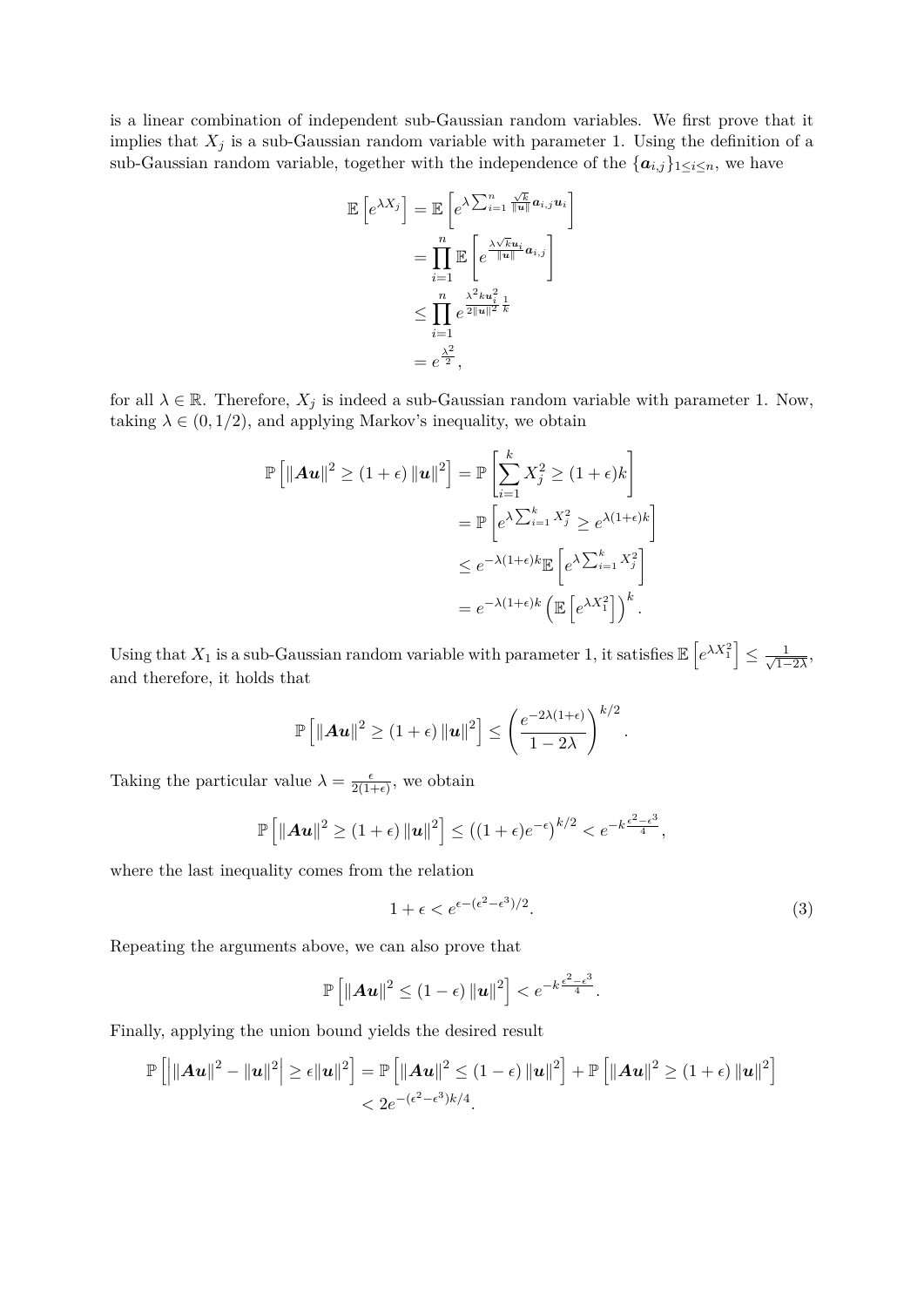Remark: We conclude this problem by providing an explicit proof of the inequality (3). We need to prove that, for all  $0 < \epsilon < 1$ , it holds that

$$
1 + \epsilon < e^{\epsilon - (\epsilon^2 - \epsilon^3)/2}.
$$

Taking logarithm on both sides, we equivalently wish to prove

$$
\log(1+\epsilon) < \epsilon - (\epsilon^2 - \epsilon^3)/2.
$$

A Taylor expansion yields

$$
\epsilon - \frac{\epsilon^2}{2} + \frac{\epsilon^3}{2} - \log(1 + \epsilon) = \epsilon - \frac{\epsilon^2}{2} + \frac{\epsilon^3}{2} + \sum_{n=1}^{\infty} \frac{(-\epsilon)^n}{n}
$$

$$
= \frac{\epsilon^3}{2} - \frac{\epsilon^3}{3} + \sum_{n=4}^{\infty} \frac{(-\epsilon)^n}{n}
$$

$$
= \frac{\epsilon^3}{2} - \frac{\epsilon^3}{3} + \sum_{n=2}^{\infty} \frac{\epsilon^{2n}}{2n} - \frac{\epsilon^{2n+1}}{2n+1}
$$

$$
= \frac{\epsilon^3}{6} + \sum_{n=2}^{\infty} \frac{2n(1-\epsilon) + 1}{2n(2n+1)} \epsilon^{2n} > 0.
$$

Where the last inequality is obtained by observing that we have a sum of positive terms when  $0 < \epsilon < 1$ . This is the desired result.

### **Problem 5** Random Matrices (Exam 2020, Problem 1).

a) i) We have

$$
\sum_{j=1}^N \tilde{\mu}_j^2 = \sum_{j=1}^N \max_{k \in [N]} |\langle g_k, h_j \rangle|^2 \ge \sum_{j=1}^N |\langle g_1, h_j \rangle|^2 = ||g_1||_2^2 = 1,
$$

where we used the fact that  $\{h_j\}_{j=1}^N$  is an orthonormal basis for  $\mathbb{C}^N$ .

ii) Let *t* be a random variable taking values in  $[N] := \{1, 2, \ldots, N\}$  and distributed according to  $\widetilde{\mathcal{P}}$ . We then have

$$
\kappa^{-1} = \min_{j \in [N]} p_j \tilde{\mu}_j^{-2} \le p_t \tilde{\mu}_t^{-2}.
$$

Taking the expectation of both sides with respect to *t* yields  $\kappa^{-1} \leq \mathbb{E}_{t \sim \widetilde{\mathcal{P}}}\left[ p_t \tilde{\mu}_t^{-2} \right]$ . iii) We have

$$
\kappa^{-1} \leq \mathbb{E}_{t \sim \widetilde{\rho}} \left[ p_t \, \tilde{\mu}_t^{-2} \right] = \sum_{j=1}^N \mathbb{P}_{t \sim \widetilde{\rho}} \left( t = j \right) \cdot p_j \tilde{\mu}_j^{-2}
$$
\n
$$
= \sum_{j=1}^N \frac{\tilde{\mu}_j^2}{\tilde{\mu}_1^2 + \dots + \tilde{\mu}_N^2} p_j \tilde{\mu}_j^{-2} = \frac{1}{\tilde{\mu}_1^2 + \dots + \tilde{\mu}_N^2} \sum_{\substack{j=1 \ j \neq j}}^N p_j = \frac{1}{\tilde{\mu}_1^2 + \dots + \tilde{\mu}_N^2},
$$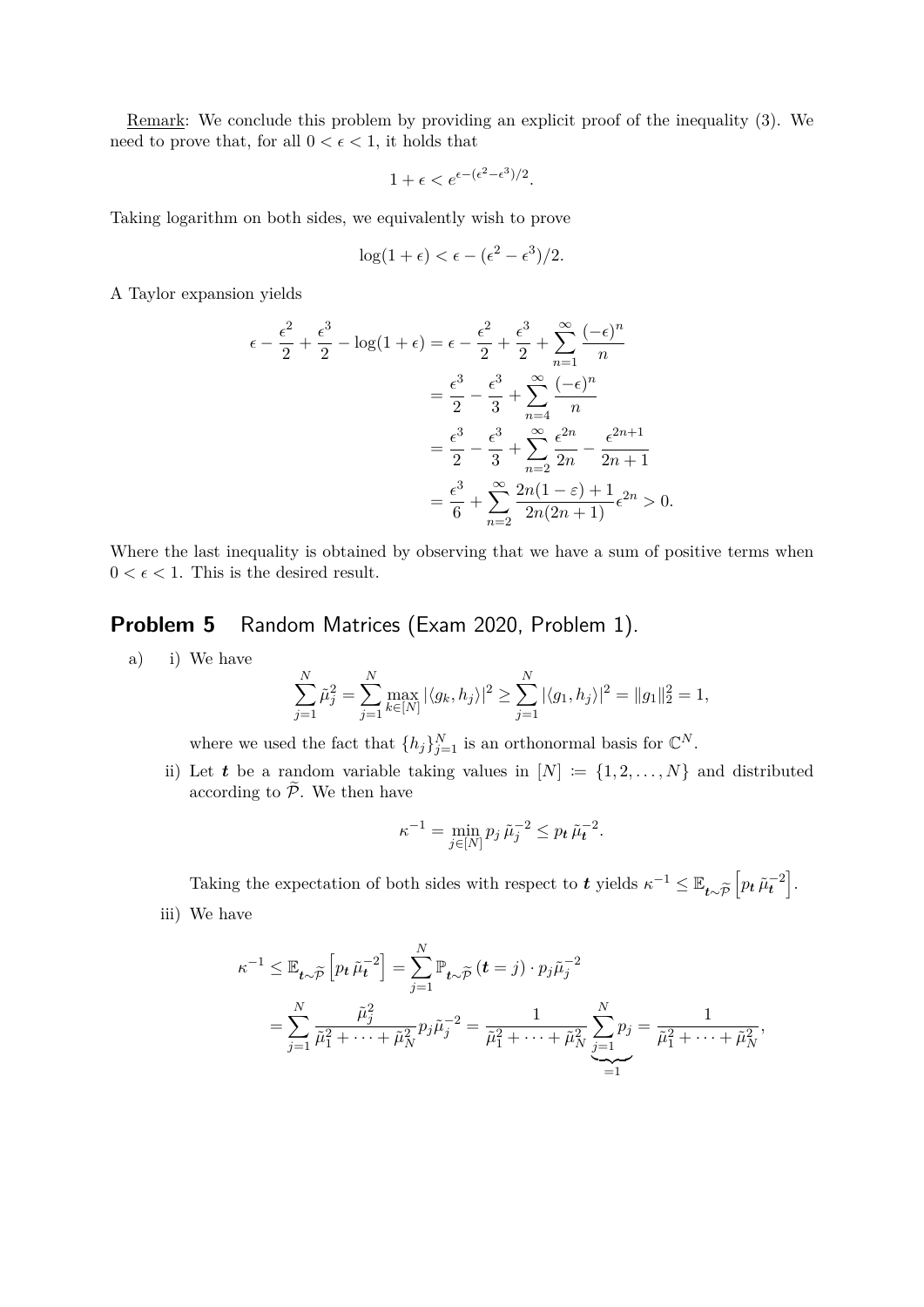and hence  $\kappa \ge \sum_{j=1}^{N} \tilde{\mu}_{j}^{2}$ . Moreover, equality holds if and only if

$$
\min_{j\in[N]} p_j \tilde{\mu}_j^{-2} = \mathbb{E}_{t\sim\widetilde{\mathcal{P}}}\left[p_t \tilde{\mu}_t^{-2}\right].
$$

This is the case if and only if the random variable  $p_t \tilde{\mu}_t^{-2}$  is constant, i.e., there exists a  $c \in \mathbb{R}$  such that  $p_j \tilde{\mu}_j^{-2} = c$ , for  $j \in [N]$ . If this is the case, then, using that  $\mathcal P$  is a probability distribution, we have

$$
c\sum_{k=1}^{N} \tilde{\mu}_k^2 = \sum_{k=1}^{N} p_k = 1,
$$

and thus  $p_j = c\tilde{\mu}_j^2 = \left(\sum_{k=1}^N \tilde{\mu}_k^2\right)^{-1} \tilde{\mu}_j^2$ , for all  $j \in [N]$ , i.e.,  $\mathcal{P} = \tilde{\mathcal{P}}$ .

b) i) We have

$$
\mathbb{E}\left[|\langle x, Y_{\ell}\rangle|^{2}\right] = \mathbb{E}\left[\langle x, Y_{\ell}\rangle\overline{\langle x, Y_{\ell}\rangle}\right] = \mathbb{E}\left[\sum_{k, k'=1}^{N} A_{\ell k} x_{k} \overline{A_{\ell k'} x_{k'}}\right]
$$

$$
= \sum_{k, k'=1}^{N} x_{k} \overline{x_{k'}} m^{-1} \mathbb{E}_{t \sim \mathcal{P}}\left[p_{t}^{-1} \langle g_{k}, h_{t}\rangle \overline{\langle g_{k'}, h_{t}\rangle}\right]
$$

$$
= \sum_{k, k'=1}^{N} x_{k} \overline{x_{k'}} m^{-1} \sum_{j=1}^{N} p_{j} \cdot p_{j}^{-1} \langle g_{k}, h_{j}\rangle \overline{\langle g_{k'}, h_{j}\rangle}
$$

$$
= \sum_{k, k'=1}^{N} x_{k} \overline{x_{k'}} m^{-1} \left\langle \sum_{j=1}^{N} \langle g_{k}, h_{j}\rangle h_{j}, g_{k'} \right\rangle
$$

$$
= \sum_{k, k'=1}^{N} x_{k} \overline{x_{k'}} m^{-1} \underbrace{\langle g_{k}, g_{k'}\rangle}_{= \delta_{kk'}} = m^{-1} \|x\|_{2}^{2} = m^{-1}
$$

and so  $\mathbb{E}[X_{\ell}] = \mathbb{E}[(\langle x, Y_{\ell} \rangle|^2] - \frac{1}{m} = 0$ . Next, for  $\ell \in [m]$ , applying the Cauchy-Schwarz inequality and  $|\langle g_j, h_{t_\ell} \rangle| \leq \tilde{\mu}_{t_\ell}$  yields

*,*

$$
|\langle x, Y_{\ell} \rangle|^{2} \leq \Big( \sum_{j \in \text{supp}(x)} |A_{\ell j}|^{2} \Big) \|x\|_{2}^{2} = \sum_{j \in \text{supp}(x)} m^{-1} p_{t_{\ell}}^{-1} |\langle g_{j}, h_{t_{\ell}} \rangle|^{2}
$$
  

$$
\leq \sum_{j \in \text{supp}(x)} m^{-1} p_{t_{\ell}}^{-1} \tilde{\mu}_{t_{\ell}}^{2} = sm^{-1} p_{t_{\ell}}^{-1} \tilde{\mu}_{t_{\ell}}^{2} \leq sm^{-1} \kappa,
$$

and so

$$
|X_{\ell}| \le \max\left\{ |\langle x, Y_{\ell} \rangle|^2, \frac{1}{m} \right\} \le m^{-1} \max\left\{ s\kappa, 1 \right\} = s m^{-1} \kappa,
$$

where the second inequality follows from  $\kappa \ge \sum_{j=1}^{N} \tilde{\mu}_j^2 \ge 1$ . Finally, we estimate

$$
\mathbb{E}\left[|X_{\ell}|^{2}\right] = \mathbb{E}\left[|\langle x, Y_{\ell}\rangle|^{4}\right] - \frac{2}{m}\mathbb{E}\left[|\langle x, Y_{\ell}\rangle|^{2}\right] + \frac{1}{m^{2}}
$$
  
\n
$$
\leq sm^{-1}\kappa \mathbb{E}\left[|\langle x, Y_{\ell}\rangle|^{2}\right] - \frac{2}{m}\mathbb{E}\left[|\langle x, Y_{\ell}\rangle|^{2}\right] + \frac{1}{m^{2}}
$$
  
\n
$$
= sm^{-1}\kappa \frac{1}{m} - \frac{2}{m}\frac{1}{m} + \frac{1}{m^{2}} < sm^{-2}\kappa,
$$